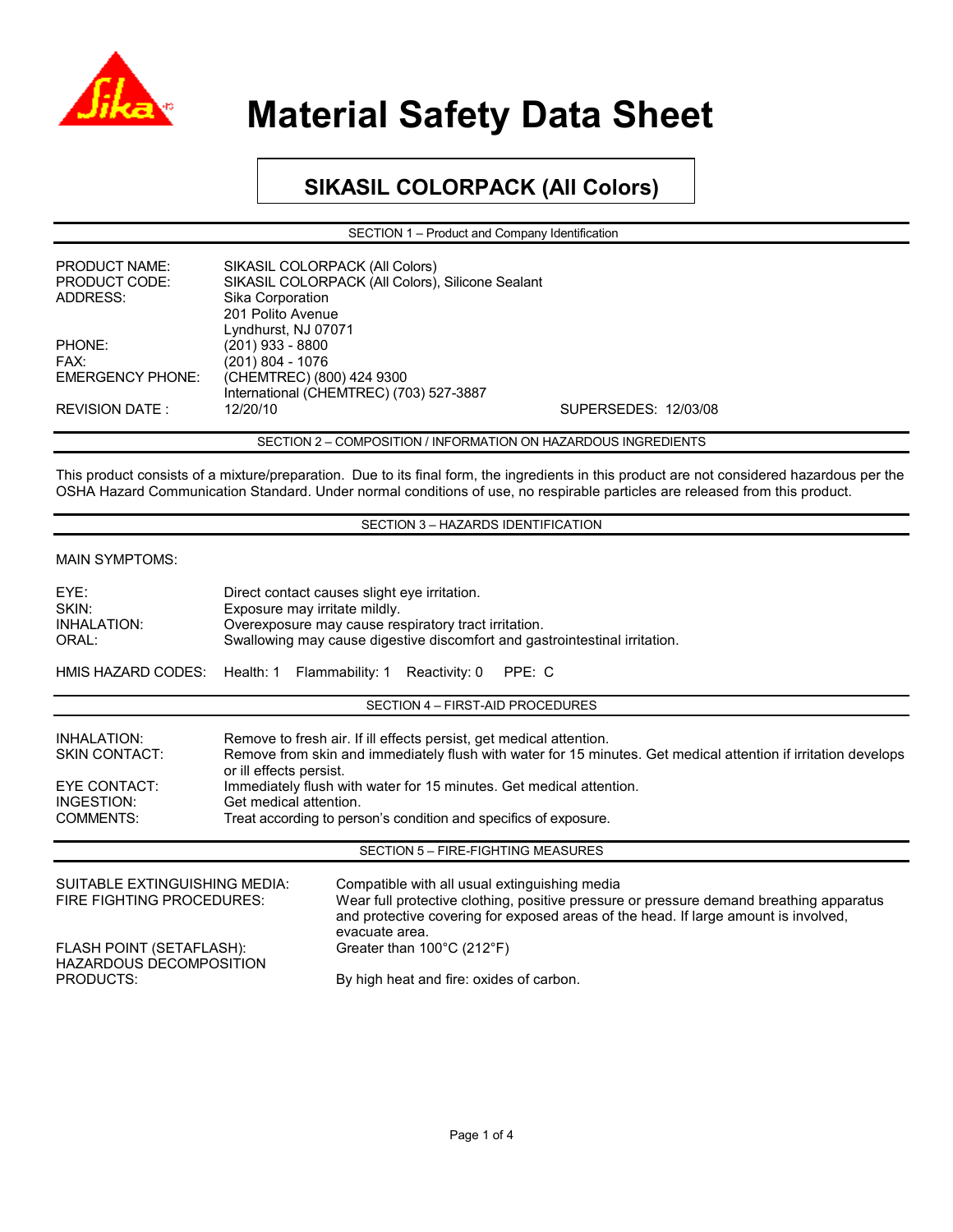

### **SIKASIL COLORPACK (All Colors)**

SECTION 6 – ACCIDENTAL RELEASE MEASURES

| PERSONAL PRECAUTIONS:<br><b>ENVIRONMENTAL PRECAUTIONS:</b><br><b>METHODS FOR CLEANING UP:</b> | Observe all personal protective equipment recommendations described in Sections 5 and 8.<br>Disposal of collected product, residues, and cleanup materials may be governmentally<br>regulated. Observe all applicable local, state and federal waste management regulations.<br>Ventilate area. Extinguish all ignition sources. Contain spill. Evacuate unprotected personnel<br>from hazard area. Cover with absorbent, place in approved drum; do not seal drum for 48 hours<br>to avoid possible pressure build-up. Local, state, and federal reporting requirements may apply<br>to spills or releases of this material into the environment. See applicable regulatory compliance<br>information in Section 15. |  |  |
|-----------------------------------------------------------------------------------------------|-----------------------------------------------------------------------------------------------------------------------------------------------------------------------------------------------------------------------------------------------------------------------------------------------------------------------------------------------------------------------------------------------------------------------------------------------------------------------------------------------------------------------------------------------------------------------------------------------------------------------------------------------------------------------------------------------------------------------|--|--|
|                                                                                               | SECTION 7 - HANDLING AND STORAGE                                                                                                                                                                                                                                                                                                                                                                                                                                                                                                                                                                                                                                                                                      |  |  |
| <b>HANDLING:</b><br>STORAGE:                                                                  | Assure good ventilation<br>Eliminate sources of ignition. Store in original sealed containers away from heat and moisture.                                                                                                                                                                                                                                                                                                                                                                                                                                                                                                                                                                                            |  |  |
|                                                                                               | SECTION 8 - EXPOSURE CONTROL AND PERSONAL PROTECTION                                                                                                                                                                                                                                                                                                                                                                                                                                                                                                                                                                                                                                                                  |  |  |
| <b>ENGINEERING CONTROLS:</b><br><b>LOCAL EXHAUST:</b><br><b>GENERAL VENTILATION:</b>          | Recommended<br>Recommended                                                                                                                                                                                                                                                                                                                                                                                                                                                                                                                                                                                                                                                                                            |  |  |
| PERSONAL PROTECTIVE EQUIPMENT:                                                                |                                                                                                                                                                                                                                                                                                                                                                                                                                                                                                                                                                                                                                                                                                                       |  |  |
| <b>EYE PROTECTION:</b><br><b>SKIN AND BODY PROTECTION:</b>                                    | Avoid eye contact. Use proper protection - safety glasses recommended.<br>Avoid skin contact. Protect hands with impervious rubber gloves and wear typical full cover<br>clothing.                                                                                                                                                                                                                                                                                                                                                                                                                                                                                                                                    |  |  |
| <b>RESPIRATORY PROTECTION:</b>                                                                | Wear appropriate, properly fitted NIOSH/MSHA approved respirator while the product is<br>mixed and when the airborne contaminant levels exceed the exposure limits in poorly<br>ventilated areas.<br>Follow respirator manufacturer's directions for respirator use.                                                                                                                                                                                                                                                                                                                                                                                                                                                  |  |  |
| HYGIENE MEASURES (INGESTION):<br><b>PRECAUTIONARY MEASURES:</b>                               | Wash hands after handling and before eating.<br>Avoid eye contact. Avoid skin contact. Avoid breathing vapor. Keep container closed. Do<br>not take internally.                                                                                                                                                                                                                                                                                                                                                                                                                                                                                                                                                       |  |  |

Note: These precautions are for room temperature handling. Use at elevated temperatures or in aerosol spray applications may require added precautions.

|                                  | SECTION 9 - PHYSICAL AND CHEMICAL PROPERTIES                                       |
|----------------------------------|------------------------------------------------------------------------------------|
| PHYSICAL FORM:                   | Solid (Paste)                                                                      |
| ODOR:                            | Slight odor                                                                        |
| VAPOR PRESSURE (AT 100°F):       | Not applicable                                                                     |
| DENSITY:                         | NA.                                                                                |
| SOLUBILITY IN WATER (%):         | <b>NIL</b>                                                                         |
| SPECIFIC GRAVITY (AT 77°F/25°C): | NA.                                                                                |
| % VOLATILE BY VOLUME:            | Less than $0.1\%$                                                                  |
| VOLATILE ORGANIC CONTENT (VOC):  | NA.                                                                                |
| FLASH POINT (SETAFLASH):         | Greater than $100^{\circ}$ C (212 $^{\circ}$ F)                                    |
| NOTE:                            | The above information is not intended for use in preparing product specifications. |

#### SECTION 10 – STABILITY AND REACTIVITY

CHEMICAL STABILITY: Stable. No hazardous reactions when stored and handled according to prescribed instructions. HAZARDOUS DECOMPOSITION<br>PRODUCTS: Thermal decomposition products as described in Section 5.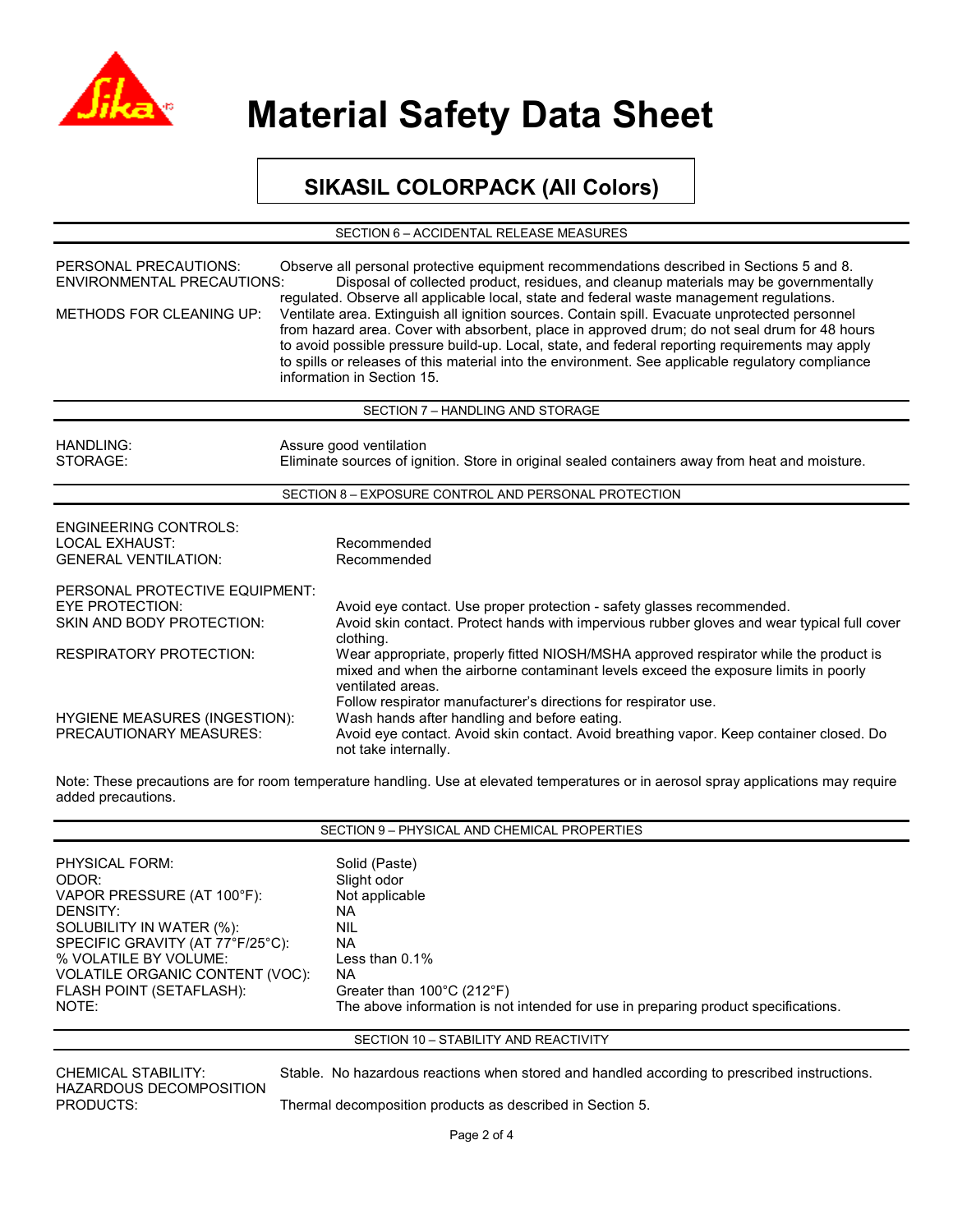

## **SIKASIL COLORPACK (All Colors)**

SECTION 11 – TOXICOLOGICAL INFORMATION

| None known.                                                                                                                                                                         |                                                                                                                                                                                                                                      |  |  |  |  |
|-------------------------------------------------------------------------------------------------------------------------------------------------------------------------------------|--------------------------------------------------------------------------------------------------------------------------------------------------------------------------------------------------------------------------------------|--|--|--|--|
| <b>CHRONIC EXPOSURE:</b>                                                                                                                                                            |                                                                                                                                                                                                                                      |  |  |  |  |
| SKIN:                                                                                                                                                                               | Exposure may irritate mildly.                                                                                                                                                                                                        |  |  |  |  |
| <b>INHALATION:</b>                                                                                                                                                                  | Overexposure may cause respiratory tract irritation.                                                                                                                                                                                 |  |  |  |  |
| ORAL:                                                                                                                                                                               | Swallowing may have adverse effects depending on quantity ingested.                                                                                                                                                                  |  |  |  |  |
|                                                                                                                                                                                     | SECTION 12 - ECOLOGICAL INFORMATION                                                                                                                                                                                                  |  |  |  |  |
|                                                                                                                                                                                     | No data available.                                                                                                                                                                                                                   |  |  |  |  |
|                                                                                                                                                                                     | SECTION 13 - DISPOSAL INFORMATION                                                                                                                                                                                                    |  |  |  |  |
| PRODUCT DISPOSAL:                                                                                                                                                                   | RCRA Hazard Class (40 CFR 261)<br>When a decision is made to discard this material, as received, is it classified as a hazardous waste? NO.<br>State or local laws may impose additional regulatory requirements regarding disposal. |  |  |  |  |
|                                                                                                                                                                                     | SECTION 14 - TRANSPORT INFORMATION                                                                                                                                                                                                   |  |  |  |  |
| PROPER SHIPPING NAME:<br><b>HAZARD CLASS:</b><br>UN / NA NUMBER:<br>PACKING GROUP:                                                                                                  | DOT Information (49CFR 172.101)<br>Not Applicable<br>Not Applicable<br>None<br>Not Applicable                                                                                                                                        |  |  |  |  |
|                                                                                                                                                                                     | SECTION 15 - REGULATORY INFORMATION                                                                                                                                                                                                  |  |  |  |  |
|                                                                                                                                                                                     | Contents of this MSDS comply with the OSHA Hazard Communication Standard 29 CFR 1910.1200.                                                                                                                                           |  |  |  |  |
| <b>US FEDERAL REGULATIONS:</b>                                                                                                                                                      |                                                                                                                                                                                                                                      |  |  |  |  |
| None                                                                                                                                                                                | CERCLA/SARA – Hazardous Substances and their Reportable Quantities                                                                                                                                                                   |  |  |  |  |
| Based on an evaluation of the components used, this product does contain hazardous ingredients identified as per 29 CFR 1910.1200.                                                  |                                                                                                                                                                                                                                      |  |  |  |  |
| TOXIC SUBSTANCE CONTROL ACT (TSCA):<br>TSCA Status: All chemical substances found in this product comply with the Toxic Substances Control Act inventory reporting<br>requirements. |                                                                                                                                                                                                                                      |  |  |  |  |

SARA 302 EXTREMELY HAZARDOUS SUBSTANCES

None

SARA 311/312 HAZARD CATEGORIES: Immediate: No Delayed: No Fire: No Pressure: No Reactive: No